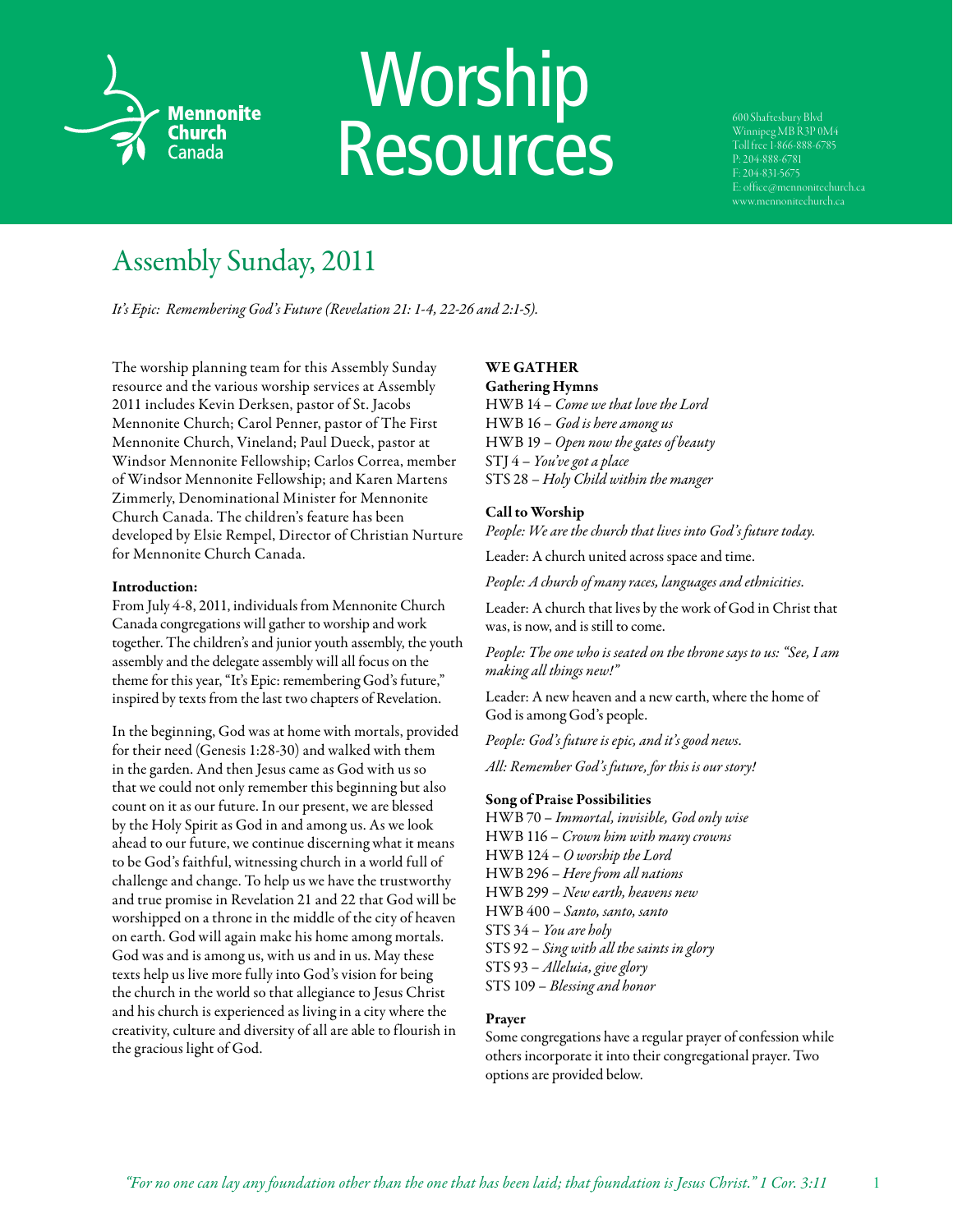

#### Prayer of Confession

God of all Life, there is no God like you in all the earth.

*You walked with humanity at the beginning and shared your dream with us.*

You called a people through whom all nations would be blessed.

*You sent us prophets to remind us and call us back to your dream.*

You came down from heaven in Jesus, opening eyes and hearts to the kingdom of God among us.

*You gave us your Word to help us hear and remember you.*

You came to us, and come to us still, as Holy Spirit, in visions and dreams, opening eyes and hearts to signs of the Kingdom among us, helping us believe your dream and promises are trustworthy and true.

We confess that we are often preoccupied with the challenging distractions of the world we live in.

*We confess that we often focus on building our own little kingdoms, kingdoms where we are in control.*

We confess that we forget your kingdom is at hand and breaking in among us, and that God will be indeed be worshipped and obeyed on earth as in heaven.

*Forgive us and help us remember your future. Equip us to participate in your in-breaking reign with courage and joy.* 

Words of Assurance:

God remembers, is patient and quick to forgive, and wants our participation in God's future.

*Thanks be to God.*

#### Congregational prayer

Lord, we are your people gathered for prayer and praise. We are your sons and daughters, people of differing ages and abilities,

people of varied cultures and languages,

all gifted, all precious to you.

Together, with one voice, we pray to you who makes us one.

We remember your faithfulness, your deliverance, our salvation in Jesus Christ.

You are Immanuel, God with us, who made your home with us. We remember the gift of the Spirit, uniting us, energizing us, filling us with love.

We also remember and confess that all is not peaceful here on planet earth.

Your kingdom is not yet come, is missing in action wherever the hungry are not fed, whenever the children suffer violence. Wars rage and the land cries out as we offer you our silent petitions.

(period of silence)

We hear your voice calling us to a future where you will make your home among us; where your presence will fill the Holy City and your kingdom will come on earth as it is in heaven.

God of heaven and earth, you are truly Immanuel, God with us.

We are your people, gathered for prayer and praise. We are your sons and daughters. Help us remember your future. Amen.

#### Hymn of Confession Possiblities

HWB 145 – *There's a wideness in God's mercy* HWB 366 – *God of grace and God of glory* HWB 367 – *For the healing of the nations* HWB 405 – *Where cross the crowded ways* STJ 67 – *Let there be light, Lord God* STS 33 – *Let justice roll like a river* STS 69 – *Ya hamalaLah (O Lamb of God)*

#### Song of Assurance Possibilities

HWB 226 – *You are salt for the earth* HWB 323 – *Beyond a dying sun* HWB 332 – *Blessed assurance* HWB 611 – *Soon and very soon* STS 72 – *We are often tossed and driv'n* STJ 97 – *The Lord is my light* STS 124 – *My soul cries out*

#### WE HEAR GOD'S WORD

Scripture: Revelation 21: 1-4; 22-26 and 22:1-5

#### Children's time

Welcome to this time of thinking about God's messages in the Bible. Let's get quiet and think about God being with us.

Today, I'd like to think about the Bible being a bit like an Alphabet book. Have you read some good alphabet books? What's is the first page in those books about?...Yes, things that start with A. If we think of the Bible like an Alphabet book the first page is about how God made the world and everything in it and went for walks in his garden with Adam and Eve.